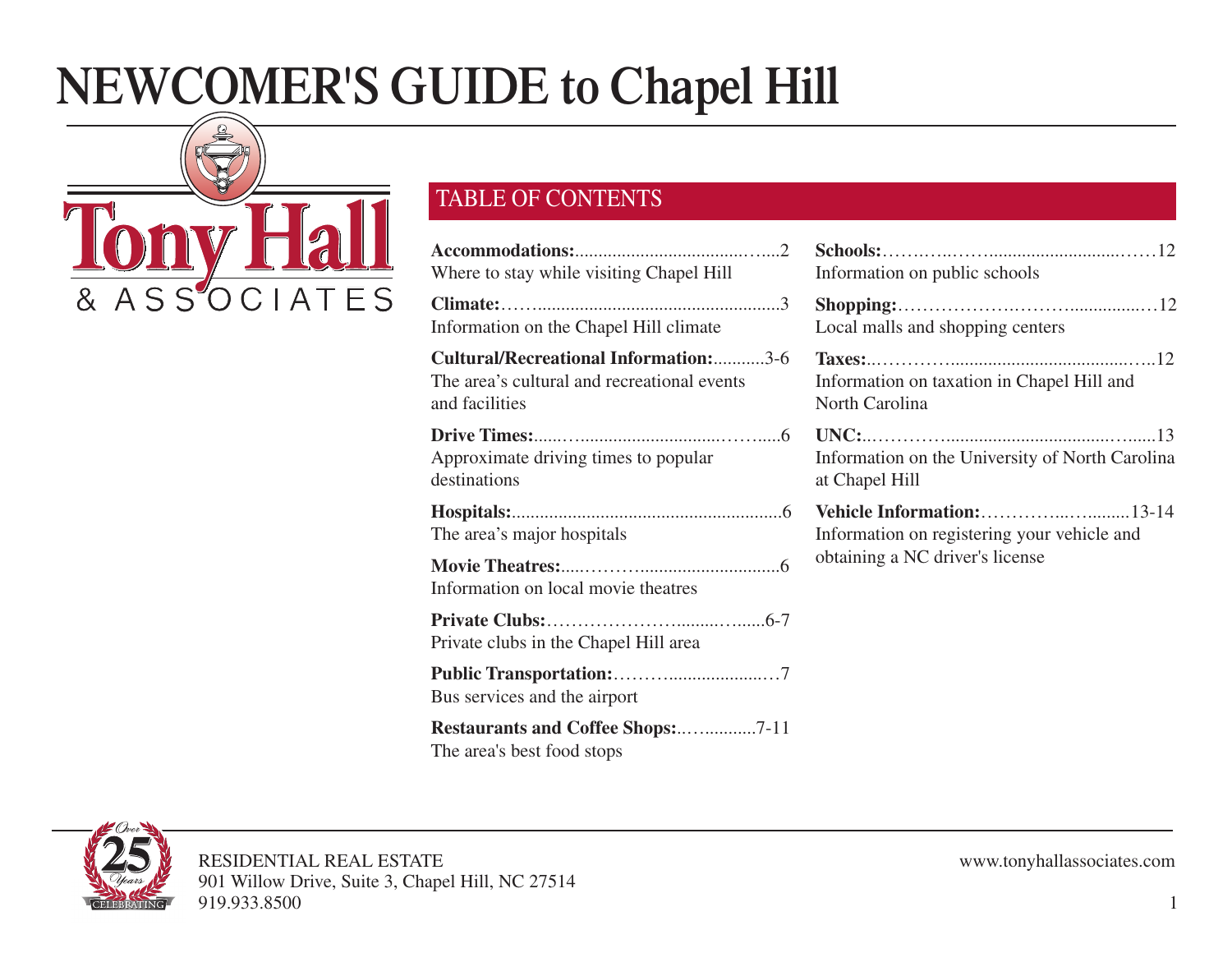## **ACCOMMODATIONS**

| AC Hotel by Marriott919-969-2800<br>214 W. Rosemary Street, (Fax) 919-969-2770<br>Chapel Hill<br>www.marriott.com       |                                    |
|-------------------------------------------------------------------------------------------------------------------------|------------------------------------|
| Aloft Chapel Hill919-932-7772<br>1001 S. Hamilton Road,<br>Chapel Hill<br>www.aloftchapelhill.com                       | 877-462-5638                       |
| The Carolina Inn919-933-2001<br>211 Pittsboro Street,<br>Chapel Hill<br>www.carolinainn.com                             | 800-962-8519<br>(Fax) 919-962-3400 |
| Chapel Hill InnTown919-933-5296<br>609 Hillsborough Street,<br>Chapel Hill<br>www.chapelhill-inntown.com                | 888-708-1201                       |
| Comfort Inn - University919-490-4949<br>3508 Mount Moriah Road, 800-228-5150<br>Durham<br>www.choicehotels.com/durhamnc | (Fax) 919-419-0535                 |
| Courtyard by Marriott919-883-0700<br>100 Marriott Way,<br>Chapel Hill<br>www.marriott.com                               | 800-321-2211<br>(Fax) 919-883-0701 |
| <b>Extended Stay America 919-489-8444</b><br>3105 Tower Boulevard,<br>Durham                                            | 800-804-3724<br>(Fax) 919-489-8919 |

www.extendedstayamerica.com

| Fearrington House Inn919-542-2121          |                      |
|--------------------------------------------|----------------------|
| 2000 Fearrington Village Center, Pittsboro |                      |
| www.fearrington.com/house                  |                      |
| Graduate Chapel Hill919-442-9000           |                      |
| 311 W. Franklin Street,                    | 866-831-5999         |
| Chapel Hill                                | $(Fax)$ 919-442-4040 |
| www.graduatehotels.com                     |                      |
| Hampton Inn & Suites919-403-8700           |                      |
| 6121 Farrington Road,                      | 800-426-7866         |
| Chapel Hill                                | (Fax) 919-403-8300   |
| www.hampton-inn.com                        |                      |
| Hampton Inn & Suites919-969-6988           |                      |
| 370 E. Main Street,                        | 800-548-8690         |
| Carrboro                                   | (Fax) 919-969-9689   |
| www.hampton-inn.com                        |                      |
| Holiday Inn Express919-489-7555            |                      |
| 6119 Farrington Road, (Fax) 919-403-7223   |                      |
| Chapel Hill                                |                      |
| www.hiexpress.com/chapelhillnc             |                      |
| Homewood Suites by Hilton919-401-0610      |                      |
| 3600 Mount Moriah Road, 800-225-5466       |                      |
| Durham                                     | (Fax) 919-401-2441   |
| www.homewoodsuites.com                     |                      |
| Home2 Suites by Hilton919-680-9000         |                      |
| 3305 Watkins Road, Durham                  |                      |
| www.home2suites.com                        |                      |
|                                            |                      |
| 3690 S. Columbia Street, Chapel Hill       |                      |
| www.hyattplace.com                         |                      |
|                                            |                      |

**LaQuinta Inn & Suites**...................919-401-9660 4414 Durham-Chapel Hill Blvd., 800-753-3757 Durham (Fax) 919-401-9661 www.wyndhamhotels.com/laquinta **Quality Inn**.....................................919-968-3000 1740 N. Fordham Blvd., 855-214-8555 Chapel Hill (Fax) 919-929-0322 www.choicehotels.com **Red Roof Inn**..................................919-489-9421 5623 Durham-Chapel Hill Blvd., 800-733-7663 Durham (Fax) 919-489-8001 www.redroof.com **Residence Inn by Marriott**..............919-933-4848 101 Erwin Road, (Fax) 919-942-3737 Chapel Hill www.marriott.com/RDUHL **The Rizzo Conference Center**.........919-913-2098 150 Dubose Home Lane, (Fax) 919-913-2099 Chapel Hill www.rizzoconferencecenter.com **Rock Quarry Farm**.........................919-929-1408 1700 NC Highway 54 West, Chapel Hill www.rockquarryfarm.com **Sheraton Chapel Hill**......................919-968-4900 1 Europa Drive, 800-325-3535 Chapel Hill (Fax) 919-942-3557 www.sheratonchapelhill.com **Siena Hotel**.....................................919-929-4000 1505 E. Franklin Street, Chapel Hill (Fax) 919-968-8527 www.sienahotel.com

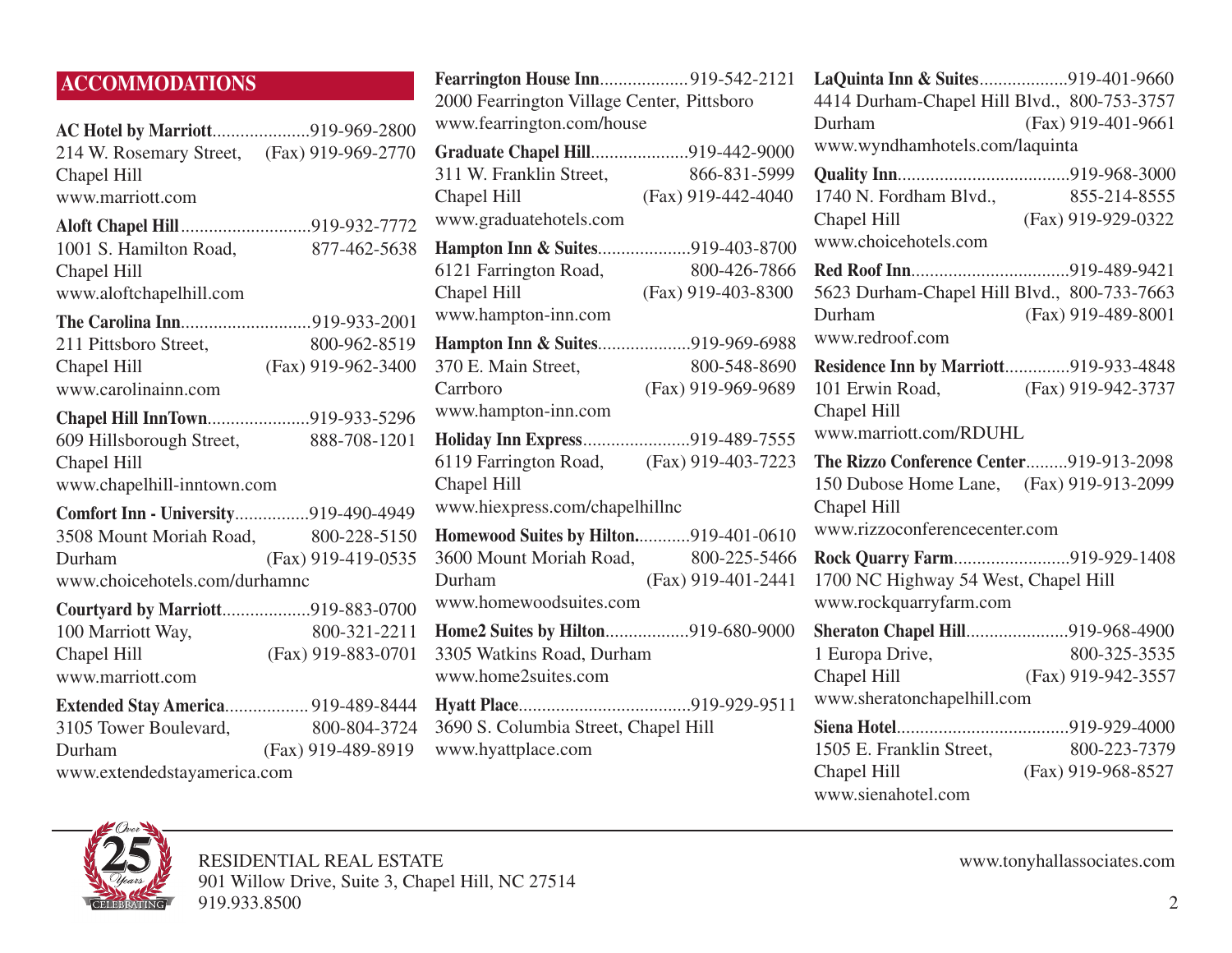## **CHAPEL HILL CLIMATE**

Chapel Hill is centrally located between the mountains to the West and the Atlantic Ocean to the East; the town enjoys a favorable climate. The mountains form a partial barrier to cold air masses moving eastward from the nation's interior, allowing for very few days in the heart of winter when the temperature drops below 20° F. Tropical air is present over the eastern and central sections of North Carolina during much of the summer, bringing warm temperatures and high humidities. Rainfall is spread evenly among the seasons.

## **CULTURAL/RECREATIONAL EVENTS AND FACILITIES**

## **Ackland Art Museum**.....................919-966-5736 101 S. Columbia Street, Chapel Hill www.ackland.org

*More than 19,000 works of art featuring North Carolina's premier collections of Asian art and works of art, as well as significant collections of European masterworks, 20th century and contemporary art, and North Carolina pottery.*

**American Dance Festival**................919-684-6402 715 Broad Street, Durham www.americandancefestival.org

*Revered as one of the world's greatest dance festivals by the New York Post. The annual 6-week performance season in Durham is a premier event in the Triangle and in the world. All prominent modern dance figures and companies are at some time associated with this festival.*

**ArtsCenter** *(for performing and visual arts)* 300-G East Main Street, Carrboro General information......................919-929-2787 www.artscenterlive.org *Founded in 1974, The Arts Center of Carrboro is a 21,000 square foot cultural arts center. A wide range of classes, concerts and programs are offered in the Center's 300-seat theatre, 6 classrooms, several studios, and gallery.*

**Cane Creek Reservoir**.................... 919-942-5790 Highway 54 West, Chapel Hill www.owasa.org

*This 540-acre reservoir offers boat rentals, fishing, a native trail and picnic areas. No swimming permitted.*

**The Carolina Theatre**.....................919-560-3030 309 W. Morgan Street, Durham www.carolinatheatre.org

*Lovingly restored 1926 performance hall presenting jazz musicians, dance ensembles, comedians, animal acts and more.*

**Carrboro Century Center**...............919-918-7385 100 N. Greensboro Street, Carrboro

www.townofcarrboro.org/290/Century-Center

*Five furnished, accessible meeting rooms and fully equipped kitchen available for rental. Town sponsored events and programs.*

**Carrboro Farmers' Market**............ 919-280-3326 301 W. Main Street, Carrboro www.carrborofarmersmarket.com

*Open Saturdays 9:00AM to Noon, November – March and 7:00AM to Noon, April – October Open Wednesday 3:00PM –6:00PM April–November*

**Carrboro Public Library**................919-969-3006 900 Old Fayetteville Road, Carrboro *(Located in McDougle Middle School)*

**Carrboro Senior Center**.................919-968-2075 300 E. Main Street, Carrboro

**Chapel Hill Farmers' Market**.........919-533-9496 201 S. Estes Drive, Chapel Hill *(University Place)*

*Open Saturdays 8:00AM to Noon and Tuesdays 3:00PM to 6:00PM.*

**Chapel Hill Public Library**.............919-968-2777 100 Library Drive, Chapel Hill www.chapelhillpubliclibrary.org

## **Collegiate Sports**

*In this area, sports command a high level of interest. UNC, Duke and NC State have all produced national champions in the NCAA. UNC's basketball team (the "Tar Heels") play in the Dean E. Smith Center, known by everyone as "The Dean Dome." UNC Football at Kenan Stadium provides an exciting way to spend a beautiful fall afternoon under Carolina blue skies. Duke (Wallace Wade Stadium), and NC State (Carter-Finley Stadium) also have state-of-the-art facilities. More than just basketball and football, UNC holds NCAA Championship titles in Men's Lacrosse and Women's Soccer. The Universities have also produced nationally ranked field hockey, volleyball, golf, tennis, baseball, swimming and wrestling teams.*

| Carrboro Century Center,           |  |
|------------------------------------|--|
| 100 N. Greensboro Street, Carrboro |  |
| www.carrboro.com/cybrary           |  |

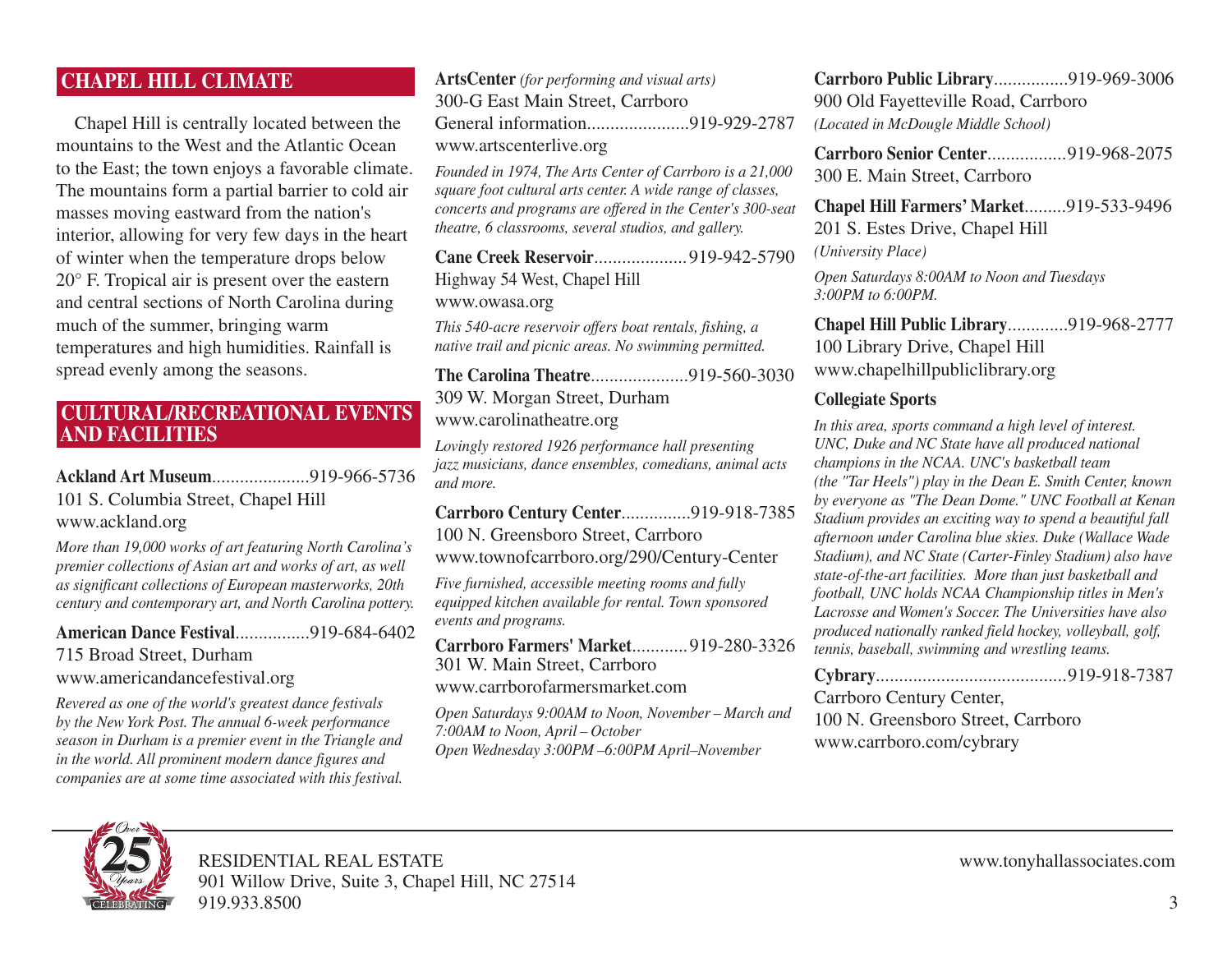## **Duke Energy Center**.......................919-831-6011

**for the Performing Arts**

2 E. South Street, Raleigh

www.dukeenergycenterraleigh.com

*Home to the Carolina Ballet, North Carolina Symphony, North Carolina Theatre and Broadway Series South. Four world-class performance venues: Memorial Auditorium, Meymandi Concert Hall, A.J. Fletcher Opera Theater and the K.D. Kennedy Theatre.*

## **Durham Performing Arts Center**....919-688-3722 **(DPAC)**

123 Vivian Street, Durham *(Located in The American Tobacco District)* www.dpacnc.com

*With over 150 events a year, there's something for everyone. From rising new artists to superstars from around the world, DPAC sets the stage for both contemporary and legendary Broadway shows, concerts, comedy, and family shows.*

**Eno River State Park**......................919-383-1686 6101 Cole Mill Road, Durham

## **FestiFall Arts Festival**

Downtown Chapel Hill www.chapelhillfestifall.com *Scheduled each year in the Fall.*

## **FRANK Gallery**.............................919-636-4135 201 S. Estes Drive, Chapel Hill www.frankisart.com

*Founded in 2010, FRANK is both a fine art gallery representing the best of the local artists, as well as a non-profit organization dedicated to serving the community through the arts.*

## **Hog Day Fair in Hillsborough**

www.hogday.org *Held annually in September.*

**Horace Williams House**..................919-942-7818

## 610 E. Rosemary Street, Chapel Hill

*This house retains its original architecture and has a collection of antique furniture. They offer self-guided tours of the house, including an exhibit about the history of those who lived there, and a number of self-guided walking tours of the surrounding community.*

## **Jordan Lake**...................................919-362-0586

*14,000-acre lake located near Chapel Hill and Durham offering water-loving residents a great place to visit. In addition to providing flood control, water supply and fish conservation, the lake is open to the public for swimming, sailing, boating, skiing, and wind surfing. Camping, hiking, bird watching, fishing, and picnicking can be enjoyed all around the lake.*

**Kenan Football Center**...................919-966-2575 **Hall of Honors (UNC)** *(Located in Kenan Stadium)* 104 Stadium Drive, Chapel Hill

*Features the Heavner Theater for football archives, display cases of historical artifacts, interactive kiosks, video presentations and vintage photographs.*

**Kidzu Children's Museum**..............919-933-1455 201 S. Estes Drive, Chapel Hill *(University Place)* www.kidzuchildrensmuseum.org

*Hands-on learning environment for children up to age 8, with interactive exhibits, weekly programs and special events.*

## **Koka Booth Amphitheatre**..............800-514-3849 8003 Regency Parkway, Cary

*Hosts over 60 events between April and October. Located among 14 acres of hardwoods and pines right next to a*

*lake. Can seat up to 7,000. Home to the North Carolina Symphony, Summerfest and Wake Med Movies by Moonlight.*

**Morehead Planetarium**...................919-962-1236 Recorded show information..........919-549-6863 250 E. Franklin Street, Chapel Hill www.moreheadplanetarium.org

*Home to one of only 10 Zeiss star projectors for indoor astronomy, the Planetarium offers scientific programs, exhibits, and an art gallery.*

## **Museum of Life and Science**...........919-220-5429 433 W. Murray Avenue, Durham www.ncmls.org

*One of the nation's top children's museums featuring hands-on exhibits, a butterfly house, a railroad train (Ellerbee Creek RR), year round science classes for children and adults, as well as educational and entertaining programs focusing on natural and physical sciences and technology.*

#### **North Carolina Arts and**

| 212 W. Main Street, Carrboro |  |
|------------------------------|--|
| www.nccraftsgallery.com      |  |

*Displays of various arts and crafts.*

## **North Carolina Botanical Gardens**...919-962-0522 **and Coker Arboretum**

100 Old Mason Farm Road, Chapel Hill *(North Carolina Botanical Gardens)* 399 E. Cameron Avenue, Chapel Hill *(Coker Arboretum)* www.ncbg.unc.edu

*The largest natural botanical gardens in the Southeast, featuring 3 miles of woodland trails and 367 acres of varied habitat dedicated to the research and conservation*

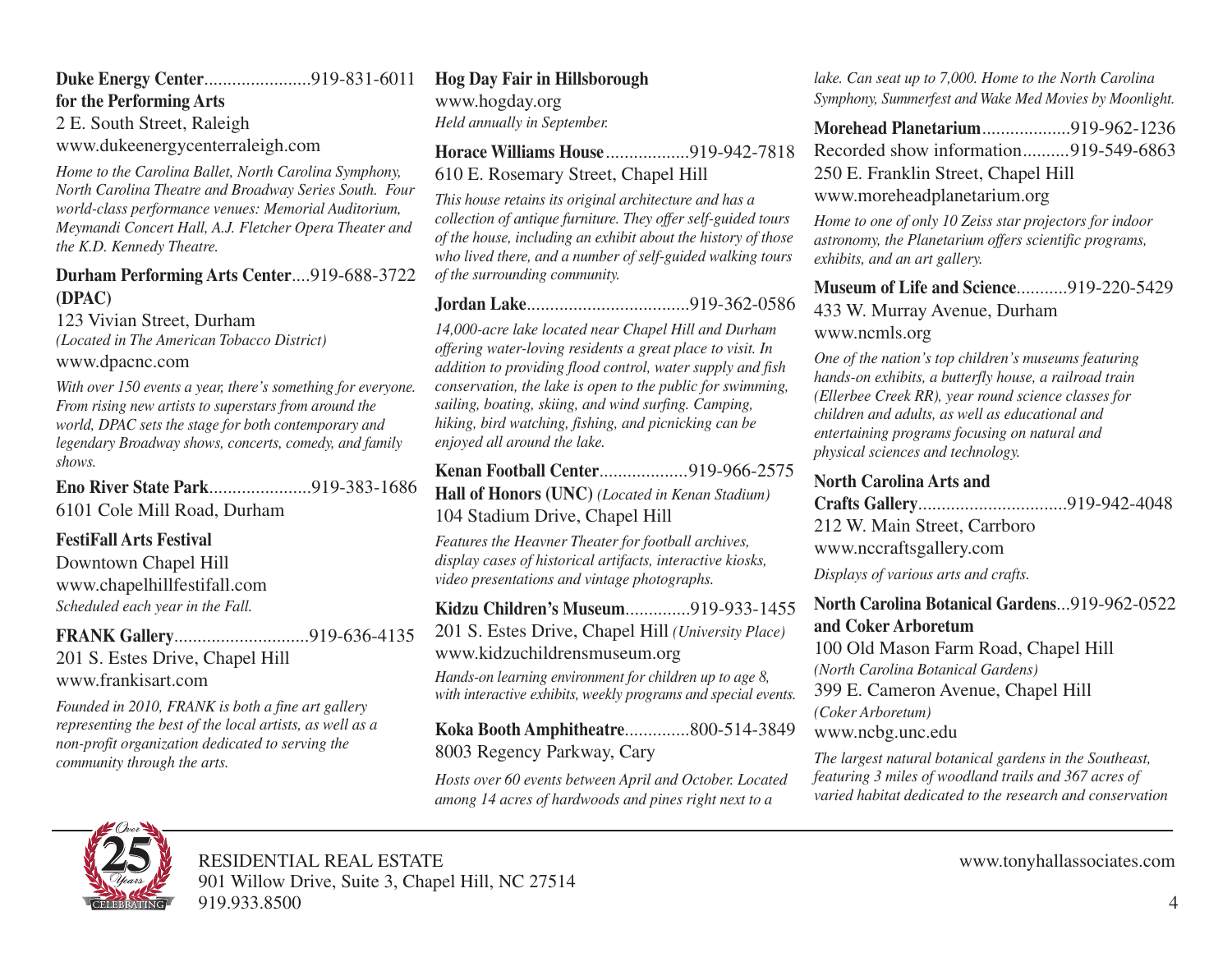*of indigenous plants. The Arboretum's 5-acre garden contains more than 500 species of plants, a 300-foot native vine arbor and a stone gathering circle.*

#### **North Carolina Museum of Art**.......919-839-6262 www.ncartmuseum.org

*Located in Raleigh, its collections are highly respected and generally recognized as the best in the southeast.*

#### **North Carolina Museum of History**..919-807-7900 www.ncmuseumofhistory.org

*The museum features permanent exhibits such as the Civil War exhibit and the North Carolina Sports Hall of Fame, as well as various rotating exhibits.*

## **Museum of Natural Sciences**...........877-462-8724 www.naturalsciences.org

*The museum highlights the environment of North Carolina. The marine mammal exhibit is considered one of the finest in the country and includes two massive full-sized whale skeletons. It also houses a Discovery Room with touchable nature-study specimens.*

#### **North Carolina State University**.......919-515-7641 **Arboretum**

#### www.ncsu.edu/jcraulstonarboretum

*Located in Raleigh, the arboretum has something in bloom every day of the year. The 6,000 varieties of plants on this site are representative of 45 countries. The 8-acre site features a Victorian gazebo, a Japanese garden, and a French paraterre. The 300-foot long perennial border is a nationally noted landmark.*

**North Carolina Symphony**..............919-733-2750 www.ncsymphony.org

*A major national symphony, which is highly respected as one the nation's leading regional orchestras. The Symphony has played to rave reviews at Carnegie Hall*

*and the Kennedy Center. International celebrities are frequent concert performers.*

**Orange County Historical Museum**..919-732-2201 201 N. Churton Street, Hillsborough www.orangenchistory.org

**Orange County Public Library**.......919-245-2525 300 W. Tryon Street, Hillsborough www.co.orange.nc.us/library

## **Parks & Recreation Departments**

*Offering a variety of recreation areas and a wealth of recreation opportunities. From organized sports leagues (baseball, softball, basketball, volleyball, etc.) to classes in pottery, dance, swimming, aerobics, basketry, magic, balloon art, tennis, creative dance, drawing, painting, music, art, scuba instruction, water exercises, gardening, basic canoeing, basic climbing, tai chi, jazzercise, film making, ceramics, ...the list goes on.*

**PlayMakers Repertory**…….……919-962-PLAY **Company/Paul Green Theatre** 120 Country Club Road, Chapel Hill www.playmakersrep.org

*North Carolina's only year-round professional resident theatre prides itself on preserving the classics as well as performing modern works.*

## **Professional Sports**

*Raleigh is home to the professional hockey team,* The Carolina Hurricanes…......................919-834-4000

*Zebulon is home to the minor league baseball team,* The Carolina Mudcats……................…919-269-CATS *Durham is home to the AAA baseball team,* The Durham Bulls…….…...................…919-687-6500

*Charlotte is home to the professional football team,* The Carolina Panthers..............................704-358-7800 *and the professional basketball team,* The Charlotte Hornets..............................704-467-6387 *as well as the Charlotte Motor Speedway, home to NASCAR races.*

**Sarah P. Duke Gardens**…….……. 919-684-3698 420 Anderson Street, Durham www.gardens.duke.edu

*Bordered by 35 acres of pine forest. The formal garden lies in a valley on Duke University's West Campus where, in the spring, you will find 20 acres of blooming flowers in terraced gardens. The center of the formal garden is a lily pond with a wisteria-covered pergola, the perfect setting for a garden wedding. Less formal plantings are found in the forest trails. This group of plants makes up one of the largest collections of southeastern natural plants in the United States.*

**Seymour Senior Center**……...…... 919-968-2070 2551 Homestead Road, Chapel Hill

| <b>Snow Camp Historical336-376-6948</b> |              |
|-----------------------------------------|--------------|
| Drama Society, Inc.                     | 800-726-5115 |

www.snowcampoutdoortheatre.com

*Located in Southern Alamance County, 15-miles south of Burlington, it provides outdoor drama entertainment during the summer months. Evening shows include such favorites as The Sword of Peace and Pathway to Freedom. Children's theatre productions are also offered on Saturday mornings during the summer. The stage props are replicas of the 18th century Cane Creek Meeting House and the Simon Dixon Grist Mill. All seats are General Admission; tickets may be reserved but not for specific seats. Tickets may also be purchased at the box office.*



RESIDENTIAL REAL ESTATE www.tonyhallassociates.com 901 Willow Drive, Suite 3, Chapel Hill, NC 27514 919.933.8500 5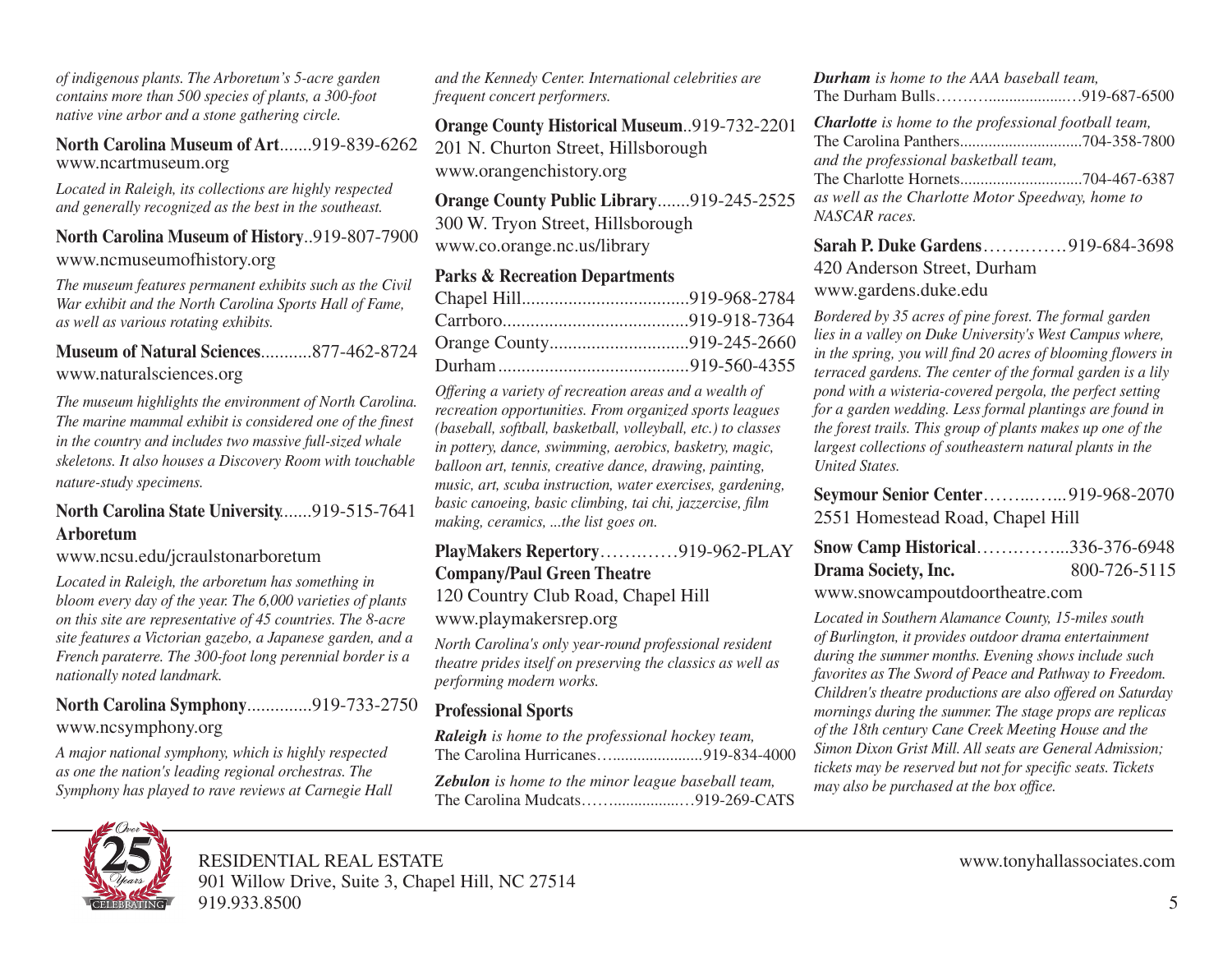## **Triangle SportsPlex**…….…….......919-644-0339 101 Meadowlands Drive, Hillsborough www.trianglesportsplex.com

*Year-round ice skating, aquatic center, fitness center, meeting room, game room, massage and tanning.*

## **University Lake**…….…….............919-942-8007

*Built by UNC-Chapel Hill in 1932 and operated by the Orange Water & Sewer Authority, the 213-acre lake serves both as a drinking water source and a favorite outdoor recreation spot for Chapel Hill-Carrboro residents. The UNC rowing teams still use the reservoir as their primary practice site. Picnicking, fishing, sunbathing, paddle boats, canoes, rowboats and trailing motors available to rent. Because it is a drinking water source, swimming and gasoline-powered boat motors are not allowed in the lake. Visitors may, however, bring non-trailered boats (such as canoes and kayaks) and their own electric motors as long as they pass the lake warden's inspection prior to launch. N.C. fishing laws apply. Days and hours of operation are seasonal and vary from year to year*.

#### **University Libraries**…….…….......919-962-1301 www.library.unc.edu

**Walnut Creek Amphitheater**……...919-831-6400 3801 Rock Quarry Road, Raleigh

*Contemporary concerts featuring everything from rock, alternative, pop, country, jazz, classical, gospel and rhythm and blues.*

## **DRIVE TIMES TO POPULAR DESTINATIONS**

## *It's not a long trip from Chapel Hill to:*

## **HOSPITALS**

| Duke Regional Hospital919-470-4000<br>3643 N. Roxboro Street, Durham |  |
|----------------------------------------------------------------------|--|
| Duke University Hospital919-684-8111<br>2031 Erwin Road, Durham      |  |
| 101 Manning Drive, Chapel Hill                                       |  |
| Veterans Administration919-286-0411<br><b>Medical Center</b>         |  |

508 Fulton Street, Durham

## **MOVIE THEATRES**

| 1129 Weaver Dairy Road, Chapel Hill |  |
|-------------------------------------|--|

**Lumina Theatre**.............................919-932-9000 700 Market Street, Chapel Hill *(Southern Village)*

**Movies at Timberlyne**.....................919-933-8600 120 Banks Drive, Chapel Hill

**Silverspot Cinema**..........................919-357-9887 201 S. Estes Drive, Chapel Hill

**Southpoint Cinemas**.......................919-226-2000 8030 Renaissance Parkway, Durham

**Varsity Theatre**...............................919-967-8665 123 E. Franklin Street, Chapel Hill

**Wynnsong 10**..................................919-489-9020 1807 Martin Luther King, Jr. Parkway, Durham

## **PRIVATE CLUBS**

**Chapel Hill Country Club**...............919-967-8201 103 Lancaster Drive, Chapel Hill www.chcountryclub.com *Offers a variety of memberships to fit many lifestyles. Golf, tennis, swimming, dining.* **Chapel Hill Tennis Club**.................919-929-5248 403 Westbrook Drive, Carrboro www.chapelhilltennisclub.com *Indoor and outdoor tennis courts, swimming, and fitness center.*

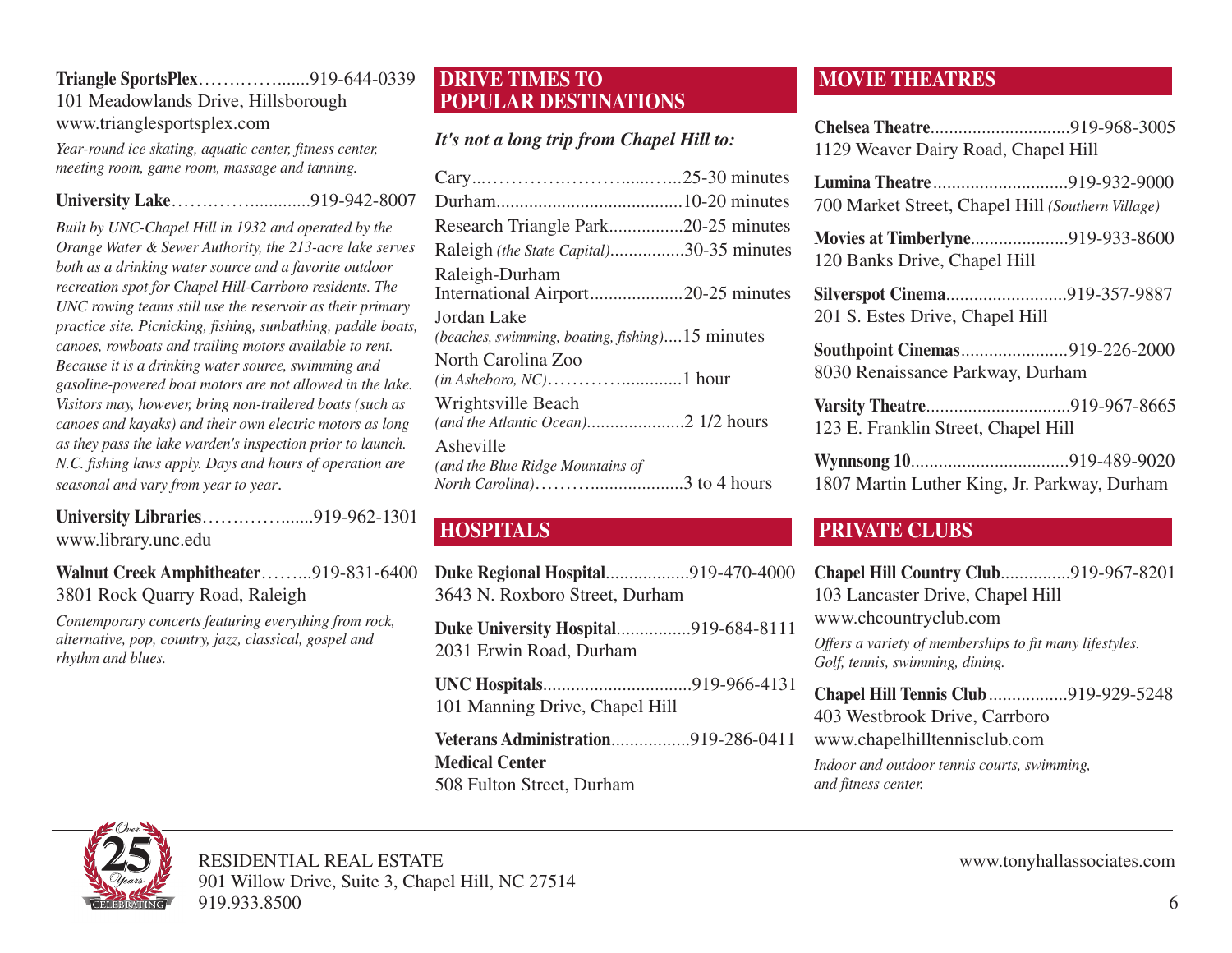## **Croasdaile Country Club**................919-383-1591

3800 Farm Gate Avenue, Durham www.croasdailecountryclub.com

*Golf, tennis, swimming, dining.*

**Governors Club**..............................919-933-7500 11000 Governors Drive, Chapel Hill www.govenorsclub.com

*Social, tennis and golf memberships available to property owners. Some memberships also available to non-property owners. Golf, tennis, swimming, fitness center, dining and club facilities*

#### **Hollow Rock Racquet**.....................919-489-1550 **& Swim Club** 5100 Erwin Road, Durham

www.hollowrock.com

*Tennis, swimming, clubhouse.*

**Hope Valley Country Club**..............919-489-6565 3803 Dover Road, Durham www.hvcc.org

*A historic landmark of Durham featuring an 18-hole Donald Ross golf course. Golf, tennis, swimming, and dining.*

**Southern Village Club**....................919-969-8442 601 Brookgreen Drive, Chapel Hill www.southernvillageclub.com

*Swimming, tennis, clubhouse. Available to residents and non-residents of Southern Village.*

**Woodcroft Club**..............................919-489-7705 1203 Woodcroft Parkway, Durham www.woodcroftclub.org

*Swimming, tennis, and fitness facility.*

## **PRIVATE DINING CLUBS**

**Carolina Club**.................................919-913-8134 550 Stadium Drive, Chapel Hill www.carolina-club.com

**University Club**..............................919-493-8099 3100 Tower Blvd., #1700, Durham www.universityclub.com

*Open membership.*

## **PUBLIC TRANSPORTATION**

| EZ Rider for people with                                                                                        |  |
|-----------------------------------------------------------------------------------------------------------------|--|
| mobility handicaps, call919-968-2772                                                                            |  |
| Fare-free service in the Chapel Hill/Carrboro city limits<br>including the UNC Campus. Schedules are available. |  |
|                                                                                                                 |  |

#### **Triangle Transit Authority** Contact Triangle Transit for route and schedule information..............919-549-9999 *Serves Raleigh, Durham, Chapel Hill, Cary, RTP, the RDU Airport, hospitals, and major universities.*

## **Raleigh/Durham International Airport**

*Centrally located between Chapel Hill and Raleigh, just off I-40.*

## **RESTAURANTS AND COFFEE SHOPS**

**411 West**.........................................919-967-2782

411 W. Franklin Street, Chapel Hill

*Italian cafe with wood-burning pizza oven, cappuccino bar and more; serving fresh pasta.*

**Acme Food & Beverage Co.**............919-929-2263 110 E. Main Street, Carrboro

*Fine dining with a focus on regional American cuisine; stellar wine list.*

**Akai-Hana Japanese Restaurant**.....919-942-6848 206 W. Main Street, Carrboro

*Serving traditional Japanese cuisine and sushi in a contemporary atmosphere.*

**Alfredo's Pizza Villa**.......................919-968-3424

201 S. Estes Drive, Chapel Hill

*(University Place)*

*Pizzeria serving a wide variety of gourmet pizzas, appetizers, calzones and more. Offers free delivery.*

**Al's Burger Shack**..........................919-904-7659 516 W. Franklin Street, Chapel Hill

708 Market Street, Chapel Hill.....919-914-6694 *(Southern Village)*

*Providing quality burgers and fries made with all natural, hormone and antibiotic free beef.*

#### **Amante Gourmet Pizza**

300 E. Main Street, Carrboro........919-929-3330 6209 Falconbridge Road...............919-493-0904 Chapel Hill

*Pizzeria also serving salads, subs, wings and desserts.*

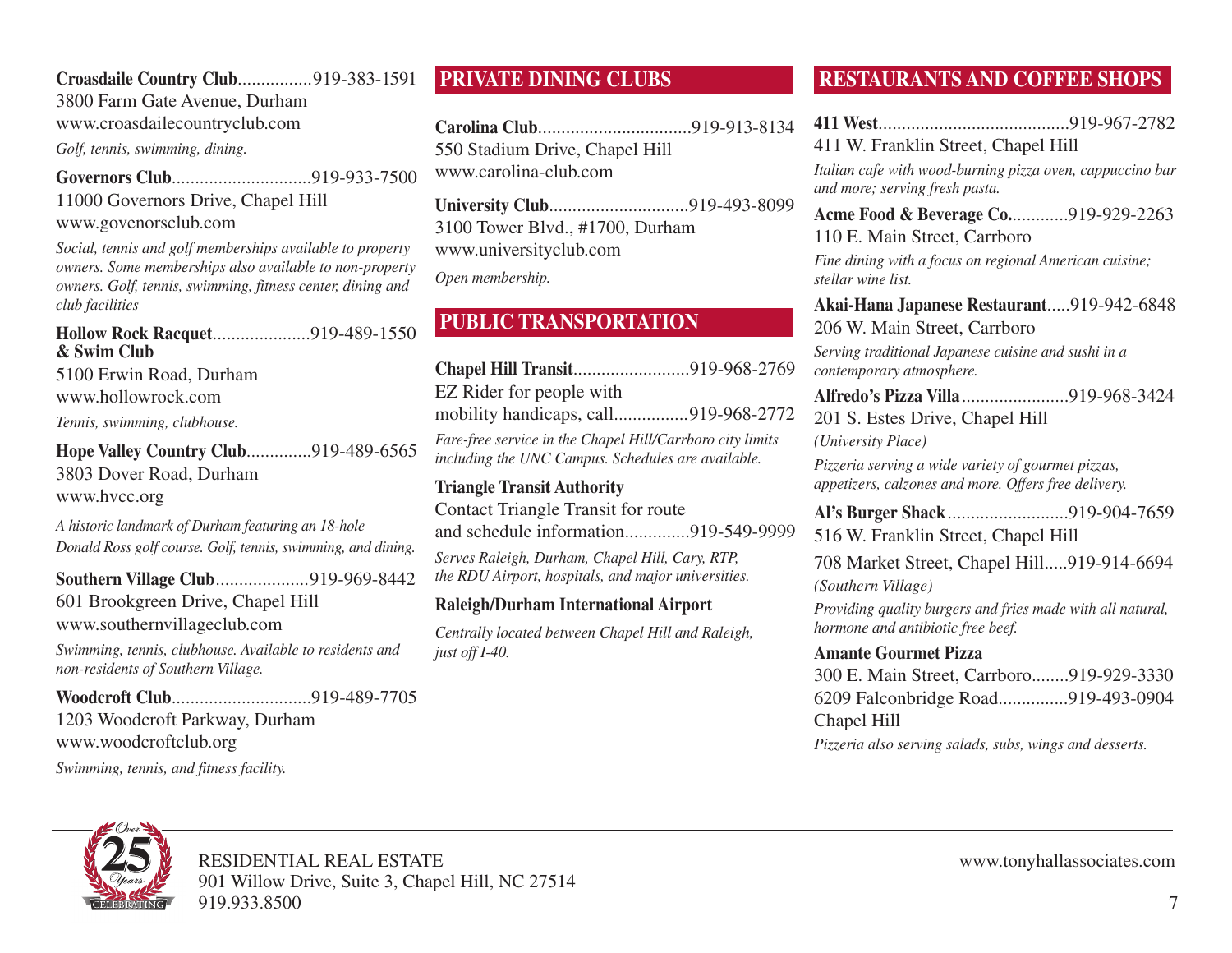|                                                                                                      | $\mathbf C$             |
|------------------------------------------------------------------------------------------------------|-------------------------|
| 120 E. Main Street, Carrboro                                                                         | 1'                      |
| Serving Tex Mex lunch and dinner. Catering available.                                                | E                       |
| <b>Bandido's Mexican Cafe919-967-5048</b>                                                            | $p$ c                   |
| 1591/2 E. Franklin Street, Chapel Hill                                                               | $\overline{C}$          |
| Informal sit-down restaurant and cantina                                                             | $\mathbf{1}$            |
|                                                                                                      | F <sub>I</sub>          |
| 201 S. Estes Drive, Chapel Hill<br>(University Place)                                                | p<br>$\overline{C}$     |
| Tacos and tequila. Upscale street food in a relaxed                                                  | $\overline{4}$          |
| environment.                                                                                         | $\overline{C}$          |
| Bin 54 Steak & Cellar919-969-1155                                                                    | be                      |
| 1201 Raleigh Road, Chapel Hill                                                                       | g <sub>c</sub>          |
| (Glen Lennox)                                                                                        | $\overline{C}$          |
| Classic steakhouse dishes elevated to a new level of                                                 | 1                       |
| refinement. Dinner Monday-Saturday. Reservations                                                     | (7)                     |
| suggested.                                                                                           | $\mathcal{C}$           |
|                                                                                                      | $\overline{\mathbf{C}}$ |
| 3120 Environ Way, Chapel Hill<br>(East 54)                                                           | $1\overset{'}{.}$       |
| Gourmet speciality pizza menu with subs, salads, wings                                               | $\overline{C}$          |
| and desserts.                                                                                        | p<br>la                 |
| Brixx Wood-Fired Pizza919-929-1942                                                                   | $\overline{C}$          |
| 501 Meadowmont Village Circle, Chapel Hill<br>(Meadowmont)                                           | $\overline{7}$          |
| Full service restaurant featuring wood fired pizzas, made<br>to order pastas, salads and sandwiches. | B <sub>l</sub><br>ve    |
|                                                                                                      | $\overline{C}$          |
| 919-240-4746<br><b>Buns</b>                                                                          | 1:                      |
| 107 N. Columbia Street, Chapel Hill                                                                  | $A_l$                   |
| Gourmet burgers and fries made from fresh ingredients.                                               |                         |
|                                                                                                      |                         |

|                                                                                                                                                                  |  | <b>CAVA</b>                                 |
|------------------------------------------------------------------------------------------------------------------------------------------------------------------|--|---------------------------------------------|
| 1215-A E. Franklin Street, Chapel Hill                                                                                                                           |  |                                             |
| Espresso bar and teahouse offering specialty coffee, teas,                                                                                                       |  | Flavorf                                     |
| pastries, wine and beer.                                                                                                                                         |  | Cha H                                       |
| Caribou Coffee Company919-968-3735                                                                                                                               |  | 318 W                                       |
| 1406 E. Franklin Street, Chapel Hill                                                                                                                             |  |                                             |
| Fresh roasted coffee, specialty coffee drinks, teas and<br><i>pastries.</i>                                                                                      |  |                                             |
| Carolina Brewery919-942-1800<br>460 W. Franklin Street, Chapel Hill                                                                                              |  | Chipot<br>1490 F<br>301W.                   |
| Contemporary American cuisine and award-winning craft<br>beer. Features free shuttle to UNC basketball and football<br>games.                                    |  | Fast-foe<br>your ov                         |
| 1 Europa Drive, Chapel Hill<br>(The Sheraton Hotel)                                                                                                              |  | Chola<br>310W<br>South It                   |
| Contemporary southern cuisine.                                                                                                                                   |  | <b>Crossi</b><br>211 Pi                     |
| Carolina Coffee Shop919-942-6875<br>138 E. Franklin Street, Chapel Hill                                                                                          |  |                                             |
| Coffee shop with Chapel Hill charm. Fresh seafood,<br>pastas, homemade soups. Espresso, cappuccino, cafe<br>latte, premium wines. Breakfast and lunch every day. |  | <b>Elaine</b><br>454 W<br>Creativ           |
| 711 W. Rosemary Street, Carrboro<br>Burritos, salsas, oven-roasted and grilled meats and<br>vegetables, homemade chorizo and Mexican cream.                      |  | <b>Eleme</b><br>21101<br>(East 5<br>Offerin |
| Casa Maria Mexican Restaurant919-929-6566<br>1502 E. Franklin Street, Chapel Hill                                                                                |  | contem<br>The Fa                            |

*Authentic Mexican cuisine, serving lunch and dinner.*

| 79 S. Elliott Road, Chapel Hill                                                                        |  |  |
|--------------------------------------------------------------------------------------------------------|--|--|
| Flavorful Mediterranean style grain bowls, salads and pitas.                                           |  |  |
|                                                                                                        |  |  |
| 318 W. Franklin Street, Chapel Hill                                                                    |  |  |
| Asian-inspired tea house with fresh baked pastries,<br>authentic Taiwanese street food and bubble tea. |  |  |
| <b>Chipotle Mexican Grill</b>                                                                          |  |  |
| 1490 Fordham Blvd., Chapel Hill919-929-9324                                                            |  |  |
| 301 W. Franklin Street, Chapel Hill919-943-2091                                                        |  |  |
| Fast-food chain offering Mexican fare, including design<br>your own burritos, tacos and bowls.         |  |  |
| Cholanad Restaurant and Bar800-246-5262                                                                |  |  |
| 310 W. Franklin Street, Chapel Hill                                                                    |  |  |
| South Indian cuisine.                                                                                  |  |  |
|                                                                                                        |  |  |
| 211 Pittsboro Street, Chapel Hill (The Carolina Inn)                                                   |  |  |
| Contemporary southern cuisine.                                                                         |  |  |
| Elaine's on Franklin919-960-2770                                                                       |  |  |
| 454 W. Franklin Street, Chapel Hill                                                                    |  |  |

*Creative and elegant. Reservations needed.*

**Elements**........................................919-537-8780 2110 Environ Way, Chapel Hill *(East 54)*

*Offering simple, yet elegantly composed food in a serene, contemporary setting.*

**The Farm House Restaurant**...........919-929-5727 NC 86 at Mt. Sinai Road, Chapel Hill

*Beef is their specialty along with seafood and chicken. Open for dinner Wednesday through Saturday.*

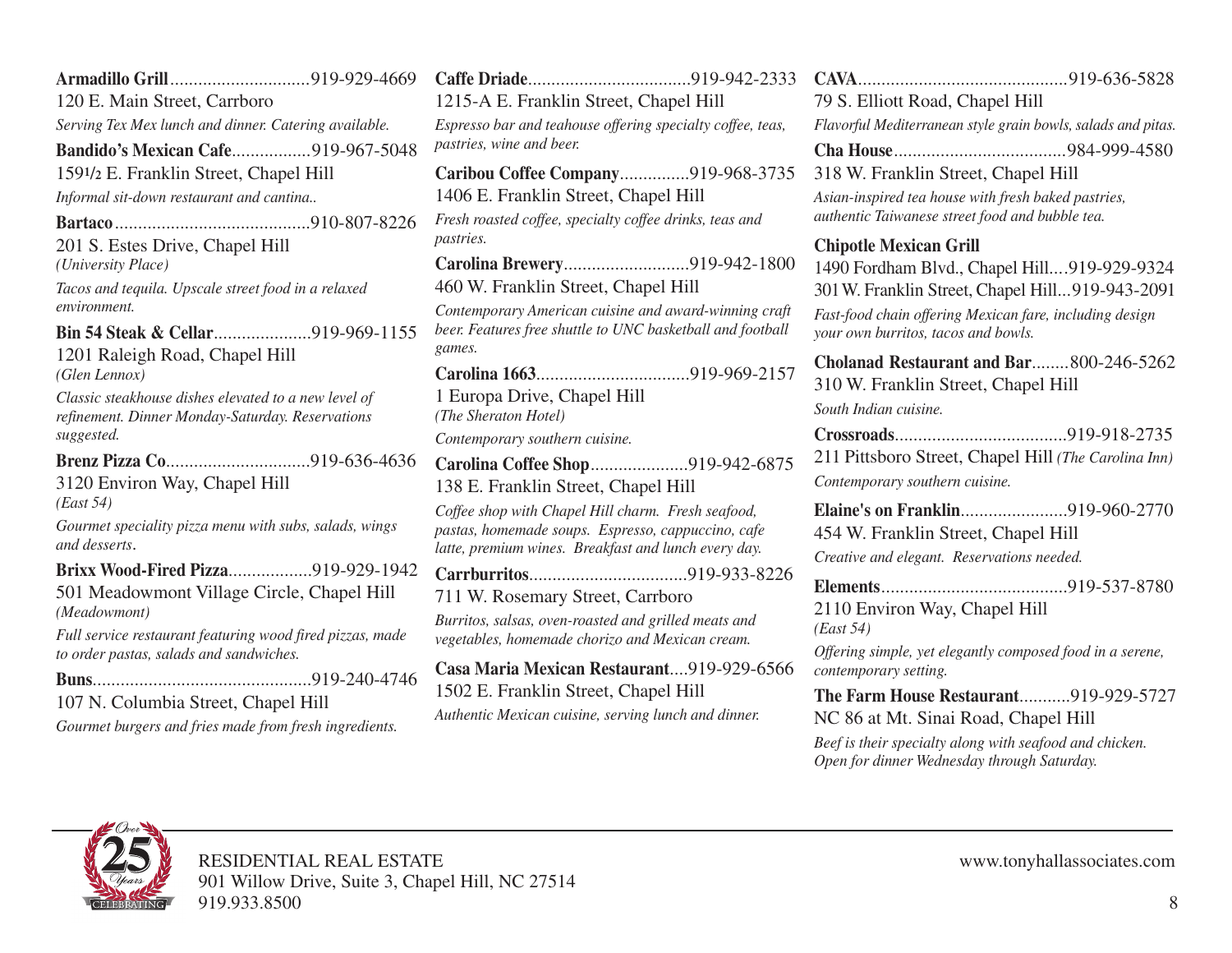**Fearrington House**..........................919-542-2121 8 miles south of Chapel Hill on 15-501 South *(Fearrington Village) 5-Diamond Restaurant featuring sophisticated Southern cuisine.* **Fiesta Grill**.....................................919-928-9002 3307 Highway 54 West, Chapel Hill *Authentic Mexican food, vegetarian options available*. **First Watch**....................................919-537-8488 1101 Environ Way, Chapel Hill *(East 54) Café chain for health minded breakfast, brunch and lunch.* F**our Corners**.................................919-537-8230 175 E. Franklin Street, Chapel Hill *Offering an unparalleled, multi-level sports bar environment.* **Glasshalfull**....................................919-967-9784 106 S. Greensboro Street, Carrboro *Contemporary American cooking and intriguing selections of wines from around the world.* **Hawkers Asian Street Food**.............919-415-1799 201 Estes Drive, Chapel Hill *(University Place) Serving up Asian street eats, craft cookies, and great vibes.* **Hawthorne & Wood**....................919-240-4337 3140 Environ Way, Chapel Hill *(East 54) Sophisticated eatery offering local and global provisions, plus unique cocktails and a robust wine list.* **Heavenly Buffaloes**.........................919-914-6717 407 W. Franklin Street, Chapel Hill *Casual hub for chicken and vegan wings.*

**Hickory Tavern**...............................919-942-7417 370-110 E. Main Street, Carrboro *Sports bar open for lunch, dinner, and late night.* **Hwy 55 Burgers, Shakes & Fries**.....919-732-3734 601 Hampton Pointe Boulevard, Hillsborough *Offering burgers, wings and hotdogs, as well as milkshakes and orangeades.* **Hillsborough BBQ Company**..........919-732-4647 236 S. Nash Street, Hillsborough *Local barbeque and other made from scratch favorites.* **Il Palio Ristorante**..........................919-918-2545 1505 E. Franklin Street, Chapel Hill *(The Siena Hotel) AAA Four-Diamond Italian restaurant.* **Italian Pizzeria III**..........................919-968-4671 508 W. Franklin Street, Chapel Hill *Authentic Italian pizza as well as specialty pasta dishes.* **Joe Van Gogh**.................................919-967-2002 1129 Weaver Dairy Road, Chapel Hill *(Timberlyne) Coffee, espresso, lattes and baked goods.* **Jujube Restaurant**..........................919-960-0555 1201 Raleigh Road, Chapel Hill *(Glen Lennox) Innovative cuisine rooted in the flavors and culture of Asia. Open for lunch Monday-Friday and dinner Monday-Saturday.* **Just Salad**..........................984-999-3700 111 S. Elliott Road, Chapel Hill *Serving over 15 chef-designed salads, wraps, warm bowls, avacado toast and more.*

**Kanki Japanese House**....................919-401-6908 **of Steaks & Sushi** 3504 Mount Moriah Road, Durham *Dinner cooked right in front of you!* **Kipos Greek Taverna**......................919-425-0760 1800 E. Franklin Street, Chapel Hill *(Eastgate Crossing) Greek tavern excelling in fresh preparation of traditional Mediterranean dishes.* **Kitchen**..........................................919-537-8167 764 Martin Luther King Jr. Blvd., Chapel Hill *A bistro-style French restaurant with a seasonal menu using local ingredients.* **Kurama Japanese Seafood**..............919-489-2669 3644 Durham-Chapel Hill Blvd,. Durham *Habachi-style dinners served at teppanyaki tables and specialities from a sushi bar in a casual setting.* **La Residence**..................................919-967-2506 202 W. Rosemary Street, Chapel Hill *Specializing in regional and seasonal foods combined with classical French techniques.* **La Vita Dolce Espresso**...................919-968-1635 **& Gelato Cafe** 610 Market Street, Chapel Hill *(Southern Village) Authentic homemade Italian ice cream and sorbet, as well as a variety of espresso drinks, pastries and desserts.* **Lantern**..........................................919-969-8846 423 W. Franklin Street, Chapel Hill

*Award winning restaurant combining Asian flavors with North Carolina ingredients.*

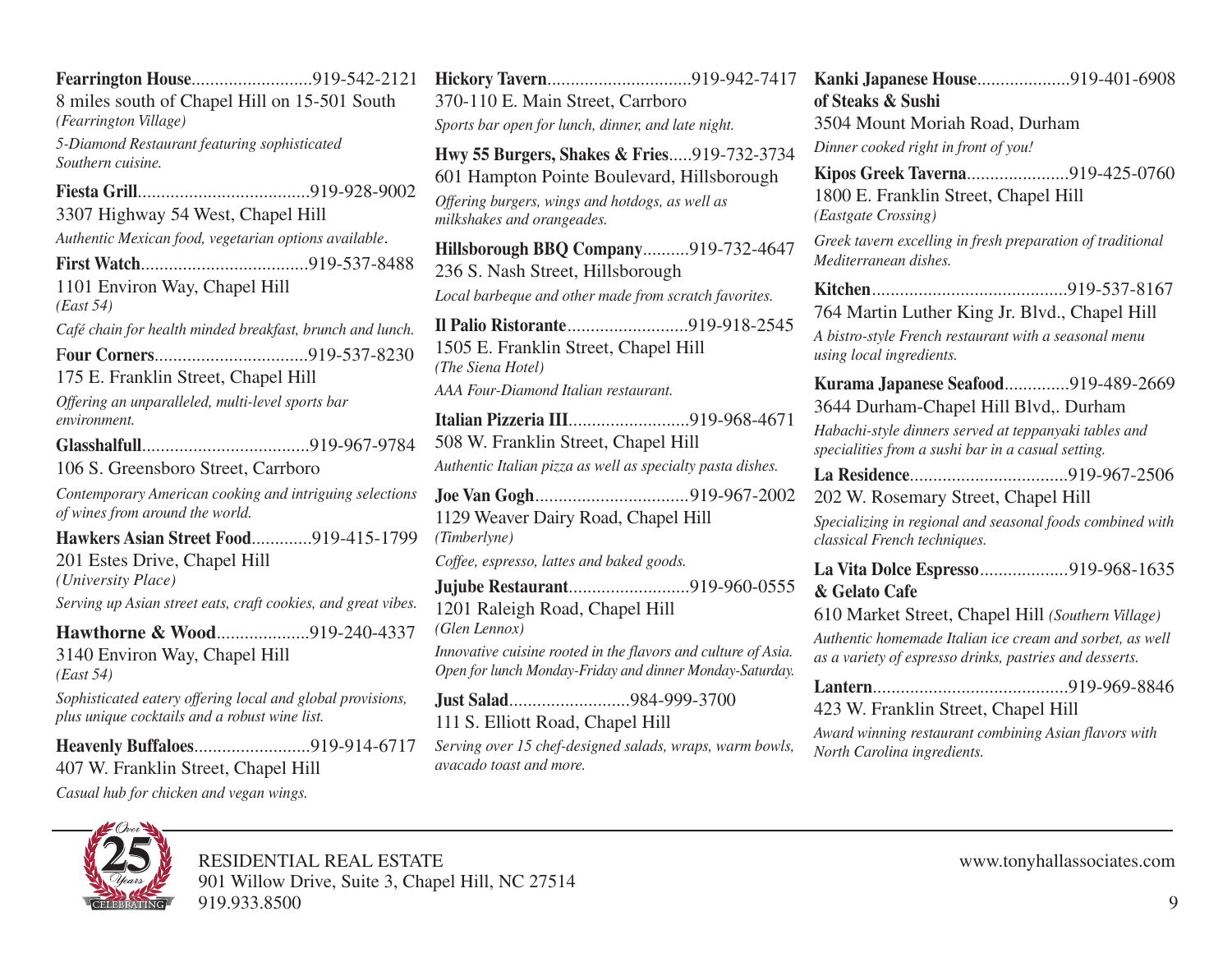**Lime & Basil**..................................919-967-5055 200 W. Franklin Street, Chapel Hill *Family-run restaurant featuring Vietnamese dishes in a fresh, modern, quaint setting.* **The Loop Restaurant**......................919-969-7112 1800 E. Franklin Street, Chapel Hill *(Eastgate Crossing) Pizzas, salads, soups, burgers and other sandwiches.* **Lucha Tigre**....................................919-904-7326 746 Martin Luther King Jr. Boulevard, Chapel Hill *Mexican Asian Fusion.* **Lula's**.............................................919-967-2678 101 E. Franklin Street, Chapel Hill *Southern restaurant featuring locally sourced farm-to-table vegetables, fried chicken, pork chops and short ribs.* **Magone Italian Grill & Pizza**..........919-904-7393 1129 Weaver Dairy Road, Chapel Hill *(Timberlyne) Neighborhood nook in a strip mall offering Neapolitanstyle pizza and Italian mains, plus wine and bar.* **Mama Dip's**....................................919-942-5837 408 W. Rosemary Street, Chapel Hill *Southern favorites.* **Mapleview Farm Country Store**......919-960-5535 6900 Rocky Ridge Road, Hillsborough *Homemade ice cream plus milkshakes and other items.*

**Margaret's Cantina**........................919-942-4745 1129 Weaver Dairy Road, Chapel Hill *(Timberlyne) Healthy southwestern cuisine, vegetarian choices available.* **Matthew's Chocolates**....................919-732-0900 107 N. Churton Street, Hillsborough *Café offering handmade chocolates and other sweets.* **Mediterranean Deli**........................919-967-2666 410 W. Franklin Street, Chapel Hill *Traditional Mediterranean specialties. Catering available.* **Merritt's Store and Grill**................919-942-4897 1009 S. Columbia Street, Chapel Hill *Landmark Country store offering breakfast and great deli sandwiches.* **Min-Ga**..........................................919-933-1773 1404 E. Franklin Street, Chapel Hill *The first Korean restaurant in Chapel Hill serving a variety of Asian cuisine.* **Mint**...............................................919-929-6188 504 W. Franklin Street, Chapel Hill *Features contemporary northern Indian cuisine.* **Monterrey Mexican Restaurant** 1722 Fordham Blvd., Chapel Hill...919-969-8750 104 NC Hwy 54, Carrboro............919-903-9919 *Open 7 days a week for lunch and dinner. Comfortable and festive dining room.* **Nantucket Grill**.............................. 919-402-0077 5925 Farrington Road, Chapel Hill *Varied dishes, specialty sandwiches and deli.*

*Open for lunch and dinner.*

| 100 E. Main Street, Carrboro                                                                            |
|---------------------------------------------------------------------------------------------------------|
| Deli offering a variety of foods using seasonal and local<br>ingredients.                               |
|                                                                                                         |
| 200 N. Greensboro Street, Carrboro<br>(Carr Mill Mall)                                                  |
| Offering orgainc coffee, tea, wine, light vegetarian meals<br>and pastries.                             |
| Oishii Japanese Restaurant919-932-7002<br>and Sushi Bar                                                 |
| 1129 Weaver Dairy Road, Chapel Hill                                                                     |
| (Timberlyne)                                                                                            |
| A unique dining experience with a full sushi bar.                                                       |
| Open Eye Café919-968-9410                                                                               |
| 101 S. Greensboro Street, Carrboro                                                                      |
| National award-winning coffee house. Fresh, locally<br>roasted coffee, amazing pastries and live music. |
|                                                                                                         |
| 110 S. Churton Street, Hillsborough                                                                     |
| Offering southern influenced Italian cuisine.                                                           |
|                                                                                                         |
| 305 W. Rosemary Street, Chapel Hill                                                                     |
| Relaxed brew pub. Comfort bar, TV sports, outdoor patio                                                 |
|                                                                                                         |
| 630 Weaver Dairy Road, Chapel Hill                                                                      |
| Barbeque, chicken, sandwiches and salads.                                                               |
| The Purple Bowl919-903-8511                                                                             |
| 306B W. Franklin Street, Chapel Hill                                                                    |
| Acai bowls, toast, smoothies, coffee.                                                                   |

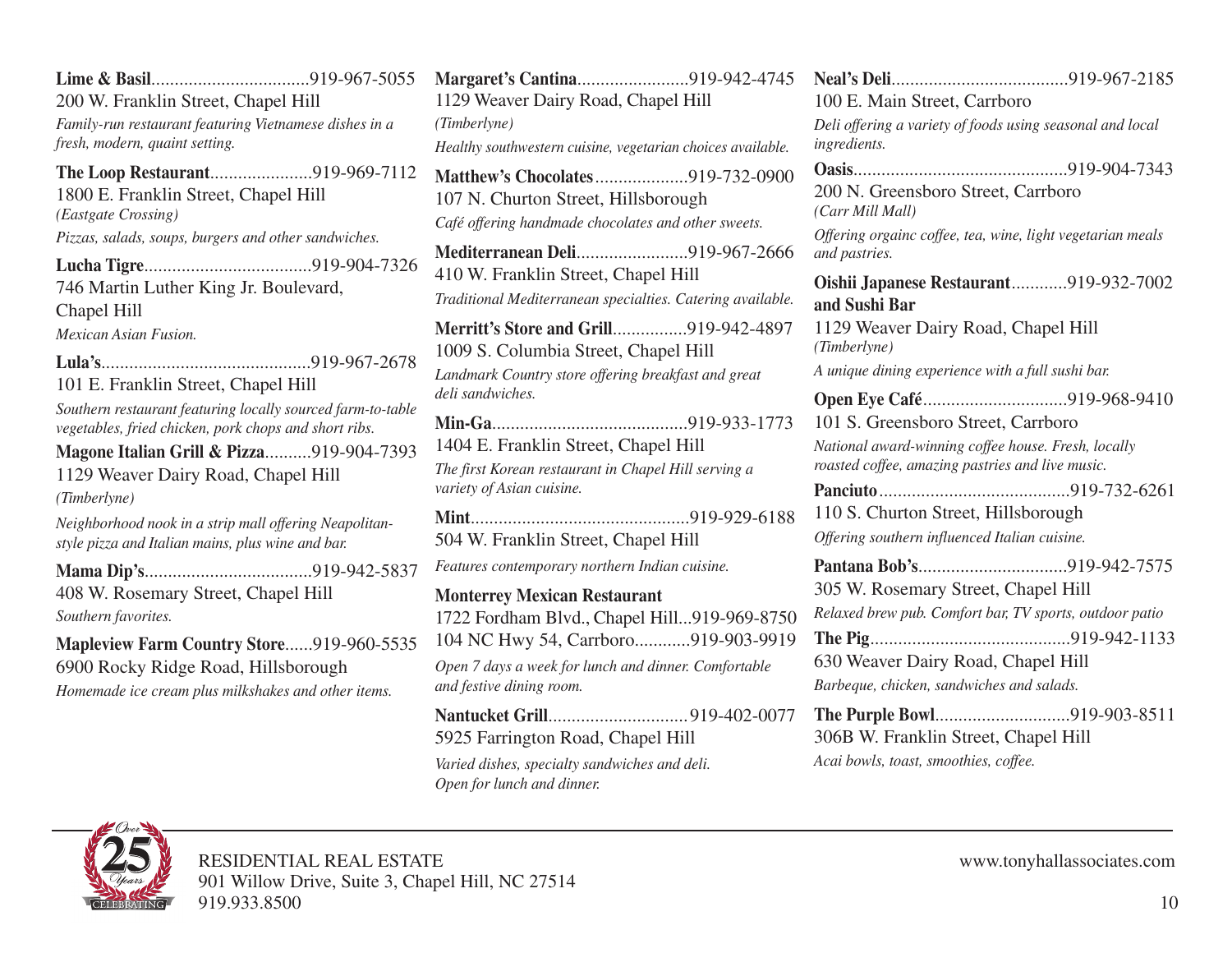**Rasa Malaysia**................................919-933-1188 410 Market Street, Chapel Hill *(Southern Village) Home to a distinctive blend of foods from all across Southeast Asia.* **Red Lotus**.......................................919-968-7778 239 S. Elliot Road, Chapel Hill *Casual dining, dishing-up Chinese and Thai specialities, craft beers and bubble tea.* **The Root Cellar**..............................919-967-3663 750 Martin Luther King Jr. Blvd., Chapel Hill *Gourmet eat-in and take-out café and bakery with coffee bar.* **Roots Bakery, Bistro and Bar**.........919-240-7160 161 E. Franklin Street, Chapel Hill **Sage Vegetarian Café**......................919-968-9266 1129 Weaver Dairy Road, Chapel Hill *(Timberlyne) Menu is entirely vegetarian and vegan friendly.* **Saratoga Grill**................................919-732-2214 108 S. Churton Street, Hillsborough *A New England style seafood restaurant in a quaint historic setting.* **Spicy 9**............................................919-903-9335 140 W. Franklin Street, Chapel Hill *Modern dining experience featuring new-age sushi and Asian cuisine.* **The Spotted Dog**.............................919-933-1117 111 E. Main Street, Carrboro *Late night menu, microbrew, extensive wine list, vegetarian, vegan and healthy options.* **Squid's** ..........................................919-942-8757 1201 N. Fordham Boulevard, Chapel Hill *Full service seafood restaurant and bar.* **Stoney River Steakhouse and Grill**..919-914-6688 201 S. Estes Drive *(University Place) Comfortable, lodgelike chain with an extensive menu of steaks and seafood.* **Sunrise Biscuit Kitchen**..................919-933-1324 1305 E. Franklin Street, Chapel Hill *Open for breakfast and lunch. Drive-through only.* **Sutton's Drug Store**......................,,919-942-5161 159 E. Franklin Street, Chapel Hill *A counter and several booths create a classic atmosphere. Serves hometown specialties and great milkshakes* **Talullas**..........................................919-933-1177 456 W. Franklin Street, Chapel Hill *Authentic Middle Eastern, Turkish, and Mediterranean cuisine.* **Tandoor Indian Restaurant**............919-967-6622 1301 E. Franklin Street, Chapel Hill *Authentic regional cooking of India.* **Time-Out**.......................................919-929-2425 201 E. Franklin Street, Chapel Hill *Southern comfort food 24 hours a day*

**Top of the Hill**................................919-929-8676 100 E. Franklin Street, Chapel Hill *Dining with a view, located at the corner of Franklin and Columbia.* **Town Hall Grill**..............................919-960-8696 410 Market Street, Chapel Hill *(Southern Village) Serving everything from wings and burgers to filet mignon.* **Tru Deli and Wine Bar**...................919-240-7755 114 Henderson Street, Chapel Hill *Gourmet deli sandwiches and extensive wine list.* **Venable Rotisserie Bistro**................919-904-7160 200 N. Greensboro Street, Carrboro *Elevated comfort food with big, bold flavors and fresh ingredients.* **Vimala's Curryblossom Cafe**..........919-929-3833 431 W. Franklin Street, Chapel Hill *(The Courtyard) Traditional Indian dishes made with local ingredients. Outdoor dining.* **Weaver Street Market Café** 101 E. Weaver Street, Carrboro.....919-929-0010 *(Carr Mill Mall)* 716 Market Street, Chapel Hill.....919-929-2009 *(Southern Village)*

228 S. Churton Street....................919-245-5050 Hillsborough

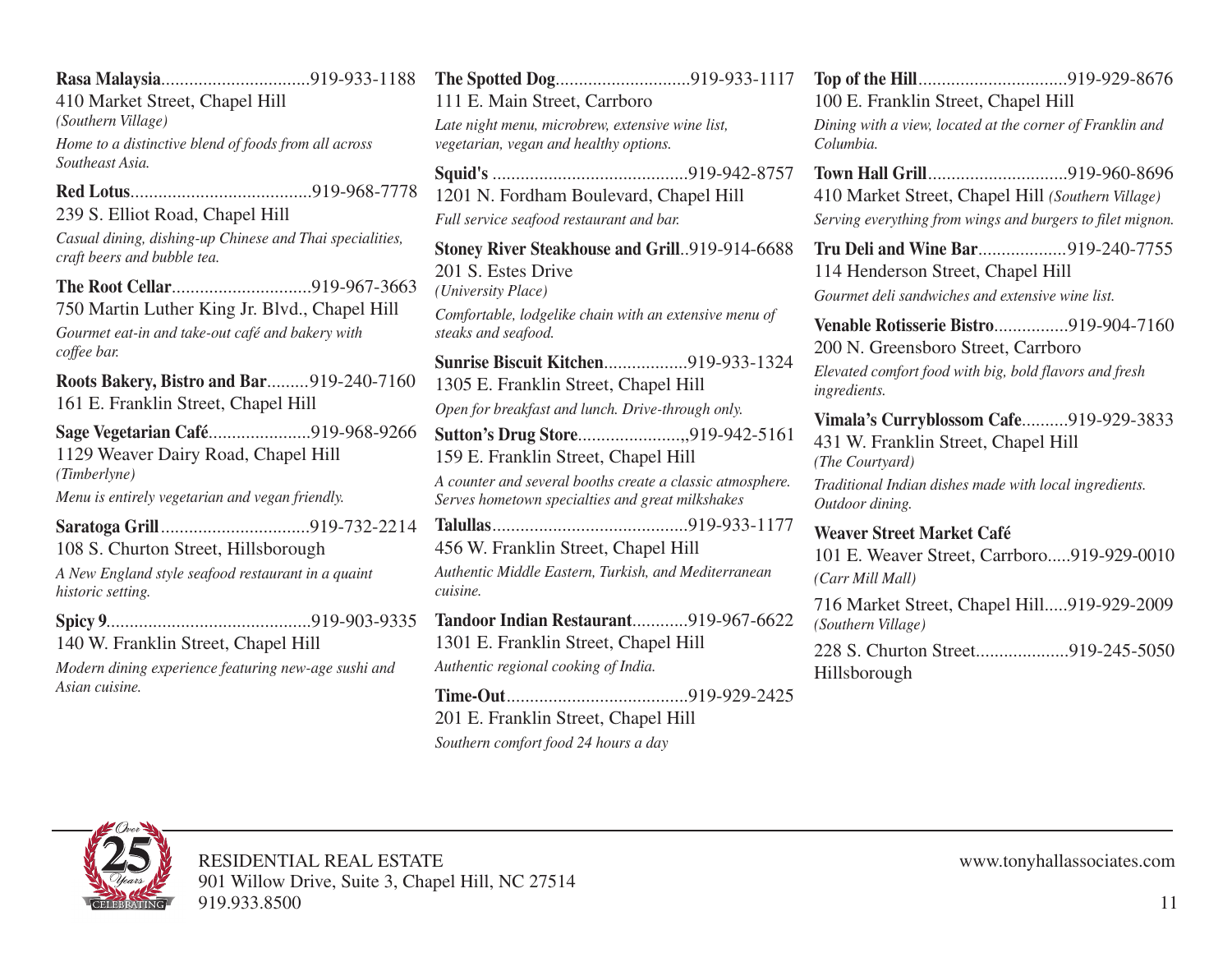## **SCHOOLS**

## **Chapel Hill/Carrboro School District**

Ranks at or near the top of the school systems in the state on measures of student achievement. There are 11 elementary schools, 4 middle schools and 3 high schools, plus the UNC Hospital School. www.chccs.k12.nc.us

#### **Chatham County Schools**

*(North Chatham/Pittsboro Area)* 1 elementary school (K-4) and 1 middle school (5-8) are located in Pittsboro. 3 elementary schools (K-5) and 1 middle school (6-8) are located in North Chatham County. 2 high schools are located between North Chatham and Pittsboro. www.chatham.k12.nc.us

#### **Durham City/County Schools**

30 elementary schools, 9 middle schools, 2 secondary schools (grades 6-12), and 11 high schools, plus the Duke University Hospital School. www.dpsnc.net

**Orange County Schools** − 7 elementary schools, 3 middle schools (6-8th grade), and 2 high schools. www.orange.k12.nc.us

## **SHOPPING**

**Carr Mill Mall** 200 North Greensboro Street, Carrboro

**Chapel Hill North** Martin Luther King, Jr. Boulevard, Chapel Hill

**Eastgate Crossing** U.S. 15-501 & Franklin Street, Chapel Hill

**Meadowmont** U.S. Highway 54, Chapel Hill

**New Hope Commons** U.S. Highway 15-501 & Mount Moriah Road, Durham

#### **Patterson Place**

U.S. Highway 15-501 & Mount Moriah Road, Durham

#### **Ram's Plaza**

U.S. Highway 15-501 & Ephesus Church Road, Chapel Hill

**The Streets of Southpoint** I-40 & Fayetteville Road, Durham

**Timberlyne Shopping Center** Weaver Dairy Road, Chapel Hill

#### **University Place**

U.S. Highway 15-501 & Estes Drive, Chapel Hill

**Village Plaza** Elliott Road & Franklin Street, Chapel Hill

## **TAXES**

**2021 Property Tax Rates.** *(dollars per \$100 valuation)*

| Chapel Hill City/Chapel Hill-Carrboro     |  |
|-------------------------------------------|--|
| Carrboro City/Chapel Hill-Carrboro        |  |
|                                           |  |
| Orange County/Chapel Hill-Carrboro School |  |
| <b>Orange County/County</b>               |  |
| Hillsborough City/Orange County1.4057     |  |
|                                           |  |

#### **Other Taxes**

State personal property tax is 8%; no city or county income tax.

In some counties in North Carolina, a sales tax of 7.5% is paid at the time of purchase for most items (4.75% goes to State general fund, 2.75% is returned to county and local governments). Food items are taxed at 2%. Most utility services are taxed at 3%. Additional state taxes are included in the purchase price of alcoholic beverages, cigarettes and gasoline.

The Highway Use Tax is 3% of the retail value of the motor vehicle. New residents moving to N.C. pay 3% of the wholesale value of their automobiles, a one-time fee.

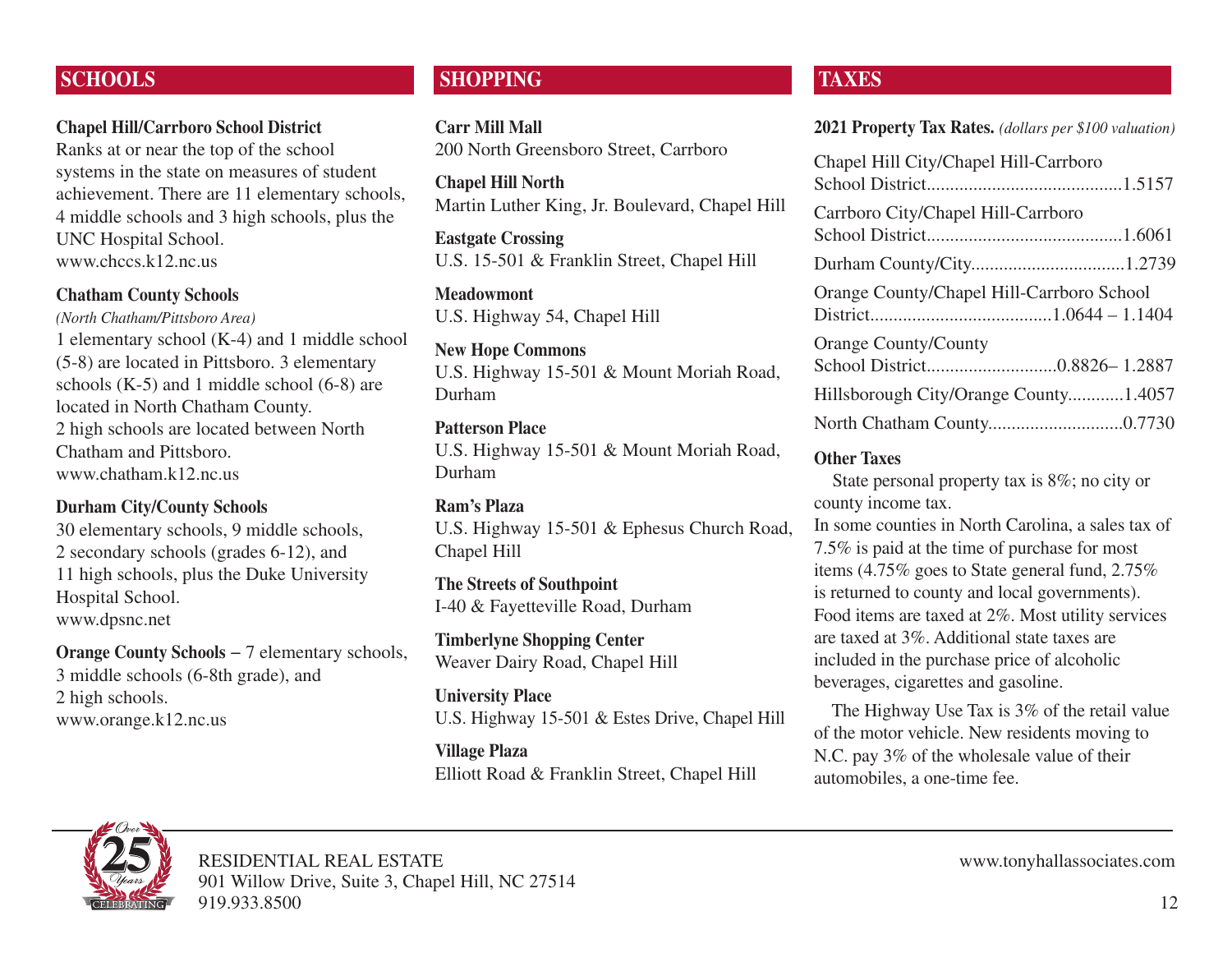## **THE UNIVERSITY OF NORTH CAROLINA**

For more information call..............919-962-2211 or visit their website:www.unc.edu

The University of North Carolina at Chapel Hill was the nation's first state university to open its doors and the only public university to award degrees in the 18th century. The cornerstone was laid for Old East, the nation's first state university building, October 12, 1793. Hinton James, the first student, arrived from Wilmington, NC, February 12, 1795.

The 729-acre central campus includes the two oldest state university buildings, Old East and Person Hall. Old East and PlayMakers Theatre, an 1852 Greek-revival building, are National Historic Landmarks. The American Society of Landscape Architects selected the Carolina campus as one of the most beautifully landscaped spots in the country.

Carolina offers bachelor's, master's, doctoral and professional degrees in academic areas critical to North Carolina's future: business, dentistry, education, law, medicine, nursing, public health and social work, among others. Offerings include 74 bachelor's, 104 master's, 65 doctorate and 9 professional degree programs. The health sciences are well integrated with the liberal arts, basic sciences and high-tech programs.

## **VEHICLE INFORMATION**

#### **Driver's License**

New residents are required to obtain a North Carolina driver's license within 30 days of establishing permanent residency. You should bring proof of insurance and your current driver's license to the testing location.

New residents must pass a written exam, a vision test, and a road sign recognition test. Your valid out-of-state driver's license must be surrendered at this time. An out-of-state driver's license usually exempts you from taking a road (driving) test; however, you may be required to take one at the examiner's discretion. The North Carolina Driver's Handbook, a study guide for the written test, is available from the Division of Motor Vehicles.

North Carolina law requires a DL-123 form to be filled out and signed by your auto insurance agency prior to receiving your license. Obtain this form from one of the testing locations, or your insurance provider.

The type of license an individual receives and the fee associated with it depends on the type of motor vehicle they will operate.

Information and forms available online at www.dmv.dot.state.nc.us. You may get your driver's license, a handbook, and/or Form DL-123 from the following locations (you may also register to vote at this time):

## **Carrboro**

Carrboro Plaza, NC 54 West.........919-521-8600 8AM to 5PM (M-F)

#### **Durham**

| 101 S. Miami Boulevard919-560-6896 |  |
|------------------------------------|--|
| 8AM to 5PM (M-F)                   |  |
| 3825 S. Roxboro Street919-560-3378 |  |
| 8AM to 5PM (M-F)                   |  |

## **Vehicle Registration**

New residents are required to register their vehicle(s) within 30 days of establishing residency or accepting employment in North Carolina. To transfer an out-of-state title and tag, an owner must show the title, proof of liability insurance and a North Carolina driver's license. Regulations regarding vehicle registration vary because some requirements are based on the regulations of the previous state of residence. In Orange and Durham Counties the cost is \$51 (cars, trucks, vans under 4000 pounds) and \$39 (motorcycles) for the license plate, \$52 for the title transfer, and a user's tax of 3% of the vehicle's value.